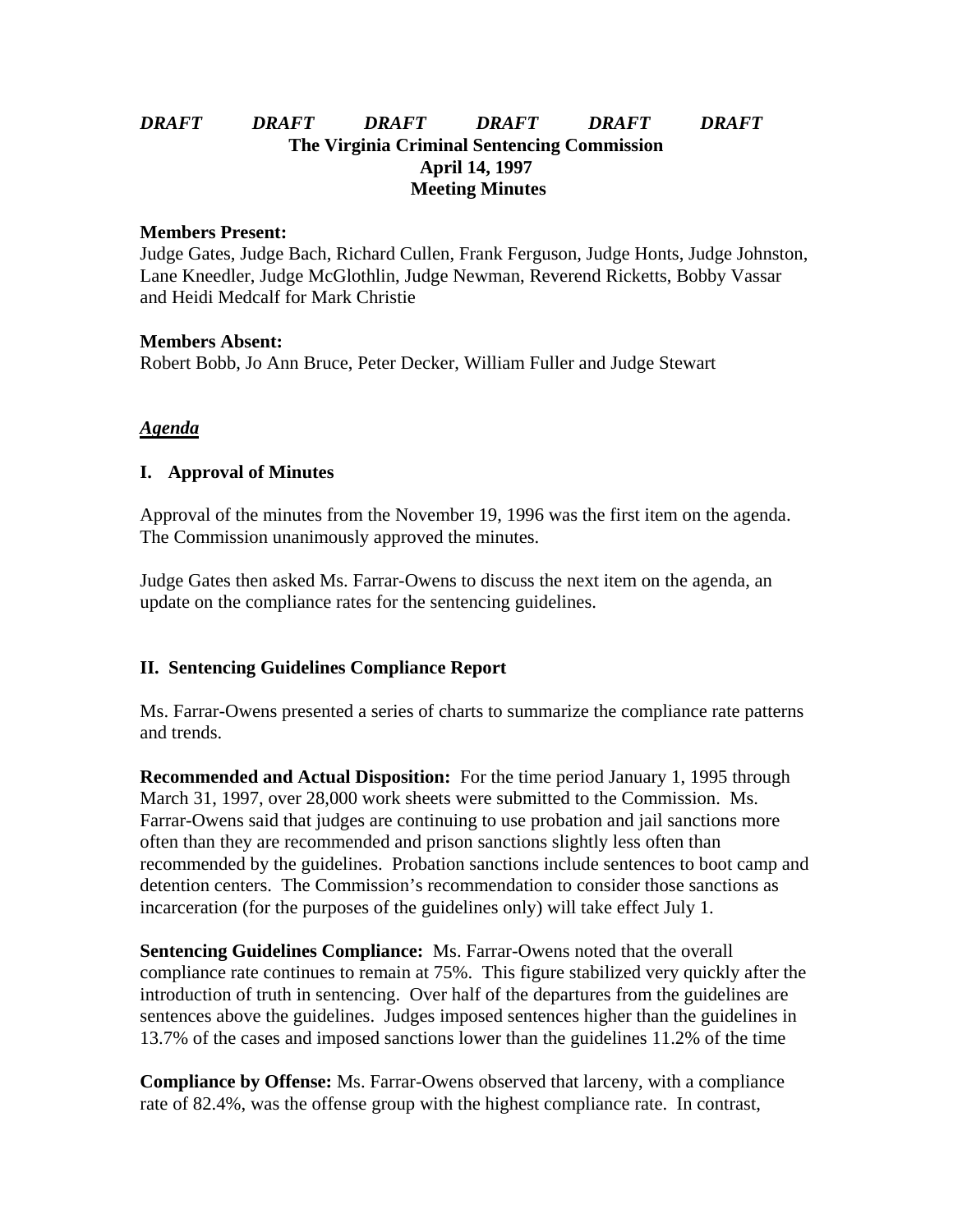kidnapping offenses, with a rate of 60.6%, yielded the lowest compliance rate. Ms. Farrar-Owens noted that all of the violent offenses have a compliance rate below 70%. However, for the first time since the introduction of truth in sentencing there are no offense groups with compliance rates of less than 60%.

**Compliance by Circuit:** Ms. Farrar-Owens stated that compliance rates varied greatly across circuits. The circuit-specific compliance rates range from a high of 87% to a low of 63%. Of those circuits with high compliance rates, Circuit 7 (Newport News) and Circuit 8 (Hampton) have compliance rates of 86.6% and 86.4% respectively. She also noted that eight circuits have compliance rates above 80% and eight circuits have rates below 70%. Fifteen circuits have compliance rates in the seventies.

**Reasons for Departure:** Ms. Farrar-Owens next presented information concerning the reasons judges cite when sentencing above or below the guidelines. For the time period January, 1995 through March, 1997, when judges have sentenced below the guidelines, they cited alternative sanction in 20% of the cases. Alternative sanctions include boot camp incarceration, detention and diversion centers, or any community-based program. In 15.6% of the mitigation cases, judges noted the offender's potential for rehabilitation as a rationale for imposing a term below the guidelines. When judges sentenced above the guidelines, they cited the offender's criminal orientation and recidivism for the identical offense in 13.6% of the upward departures. In 5.3% of the aggravation cases, judges noted the excessive drug amount involved in the case. It was noted that with the introduction on July 1 of the sentencing guidelines factor for the quantity of sold cocaine, offenders who sell relatively large quantities of this drug will be recommended for longer prison sentences. Ms. Farrar-Owens observed that it will be interesting to see whether the addition of this factor will lead to a lower aggravated departure rate in drug sale cases.

**Method of Adjudication:** Ms. Farrar-Owens then presented information concerning the method of adjudication. For the time period January, 1995 through March, 1997, 83% of the cases have resulted from a guilty plea, and only 15% of the cases have been tried by a judge. Overall, only 2.4% of the cases have been tried by a jury. Ms. Farrar-Owens speculated that the phenomenon of decreasing rates of jury trials since 1994 has likely resulted from the combination of the introduction of bifurcated jury sentencing in 1994 and the implementation of truth in sentencing.

**Sentencing Guidelines Compliance in Jury Cases:** Ms. Farrar-Owens proceeded to discuss sentencing guidelines compliance in jury cases. Of the 652 jury cases, jury sentences were within the guidelines 44% of the time. Juries imposed sentences higher than the guidelines in 44.6% of the cases and imposed sanctions lower than the guidelines 11.3% of the time. She noted that only 20% of the jury sentences were modified by judges. Furthermore, only 7% of the jury cases resulted in a modification by a judge that lowered the sentence enough to bring it within the range recommended by the guidelines. The majority of the judicial modifications of jury sentences resulted in an adjusted sentence that still represented an upward departure from the guidelines.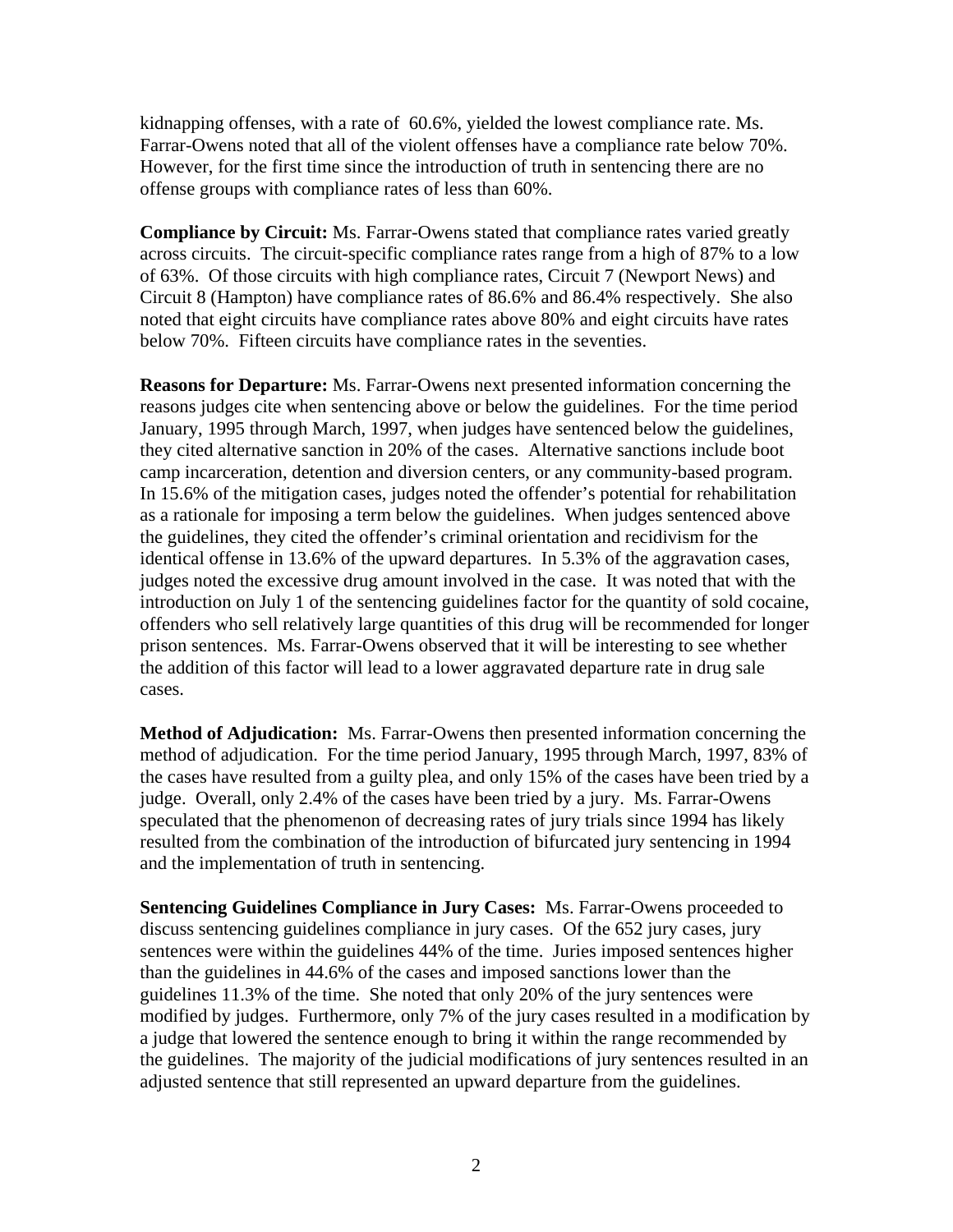Mr. Kneedler asked how our compliance rate compares with other states that have sentencing guidelines systems. Ms. Farrar-Owens responded that our guidelines compliance rates have never been compared to those in other states. She commented that such a comparison could be made but that, for methodological reasons, only certain states should be selected. To ensure a valid comparison, Ms. Farrar-Owens felt that we should limit this investigation to states with both truth in sentencing systems (no parole) and operating sentencing guidelines systems. She said that such an analysis would be pursued with hopes of having some data on this issue for the next Commission meeting in June.

## **III. 1997 General Assembly Session Action on Commission Recommendations**

Judge Gates asked Dr. Kern to move on to the next item on the agenda which was the results of the 1997 General Assembly session as it concerns the Commission's recommendations.

Dr. Kern remarked that in the Annual Report, the Commission made seven specific recommendations to the General Assembly. Five of these recommendations involved guidelines revisions and the other two involved changes to the Code of Virginia. All of these recommendations were accepted. Dr. Kern noted that he presented the Annual Report and recommendations before both the House and Senate Courts of Justice Committees as well as the Public Safety Subcommittees of the House Appropriations Committee and the Senate Finance Committee. Dr. Kern said that these committees were very pleased with the work of the Commission and its recommendations.

Dr. Kern noted that with regard to the recommended guidelines revisions, no actions were taken to override the suggested changes. With regard to those recommendations that required changes to the Code, Delegate Jim Almand agreed to patron our bills and he successfully ushered them through the legislative process.

One of the Commission's recommendations was an amendment to §46.2-357 that deals with the penalty for those driving after being declared an habitual offender (felony version). Subsection D of this Code section now allows the judge to suspend the imposition of the mandatory minimum one year incarceration sentence and place the offender in the detention center, diversion center or boot camp incarceration program. This revision passed without a single negative vote.

The second recommendation was an amendment to §19.2-298.01 which now provides language on how these alternative punishment programs are defined per the use of the sentencing guidelines system. Now, within the context of the sentencing guidelines system, any sentence to the detention center, diversion center or boot camp incarceration programs shall be considered a term of incarceration. These programs are still defined as probation in their respective enactment clauses. Mr. Kneedler asked if judicial use of these alternative punishment programs would now be in compliance with the guidelines when incarceration is recommended. Dr. Kern responded affirmatively because the term will be considered incarceration in the sentencing guidelines system.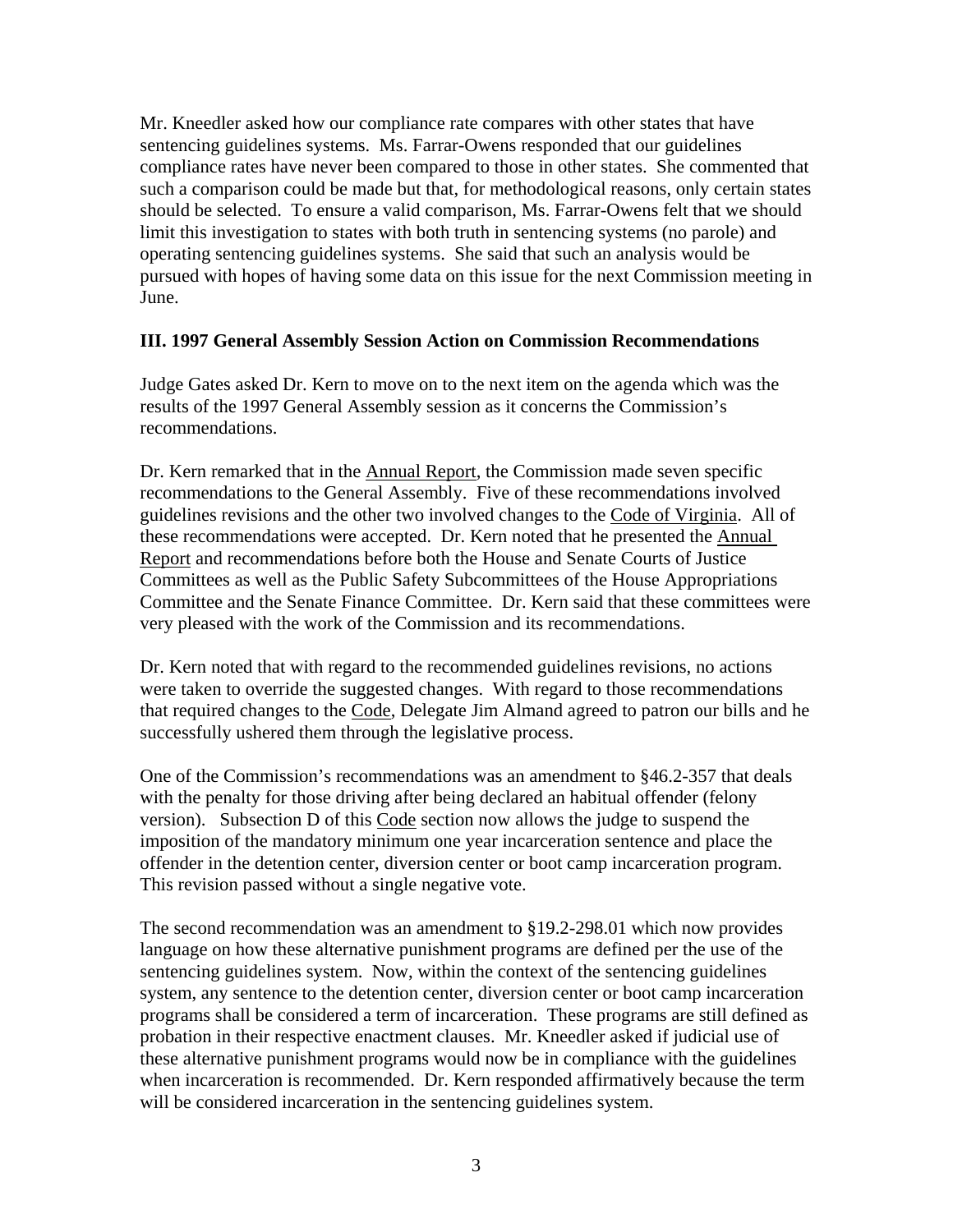Dr. Kern then spoke about approved legislation which affects the Commission in some fashion. The first such legislation amended various sections of the Code to require that one member of the of the Sentencing Commission (Governor's appointments), the Criminal Justice Services Board, and the Parole Board be a representative of a crime victim's organization or a victim of crime. The second piece of legislation discussed was House Joint Resolution 561 that directs the Crime Commission to study crimes of intimidation against ethnic, racial, gender and religious groups, entities and other individuals including the incidence of arson against African-American church buildings. This resolution instructs the Sentencing Commission to provide technical assistance on the study. The last piece of legislation which directly affects the Commission codifies the process used to forecast jail and prison populations and involves the Commission in the process as both technical advisors as well as policy advisors.

Dr. Kern also informed the Commission that the legislature has again redefined the term "state responsible inmate." Effective July 1, 1997, a state responsible inmate will be any felon receiving an incarceration term of one year or more. The previous definition was an incarceration sentence of greater than six months. This new definition will affect our guidelines in terminology only. Since the guidelines work sheet C recommends incarceration terms beginning at 7 months, the staff have removed any reference here to "prison" as well as references on work sheets A and B to jail and prison. Mr. Cullen suggested that the Commission alert the Commonwealth's attorneys about the change in the drug work sheet dealing with quantity of cocaine. He believed this would be a good idea since the prosecutors strongly encouraged this modification and the Commission responded in an efficient manner. Judge Gates agreed that the Commission should take steps to ensure that this guidelines change is communicated. Judge Gates then complimented Dr. Kern on his work during the General Assembly session.

Judge Gates then asked Dr. Hunt to discuss the next item on the agenda, an update from the Research Subcommittee.

#### **IV. Offender Risk Assessment - Status Report**

Dr. Hunt stated that the Research Subcommittee will be meeting on May 19 at which time they will be making some major decisions on the next steps in the risk assessment project. Accordingly, Dr. Hunt indicated that his presentation today would be a review of where the project stood as of now. Dr. Hunt remarked that §17-235 directs the Commission to develop a risk assessment instrument and apply it to non-violent offenders. He noted that through statistical analysis and research, the guidelines could be modified to include a risk assessment instrument which could divert from incarceration some number of non-violent offenders, who otherwise would be recommended for prison, to alternative punishments.

Risk assessment involves estimating an individual's likelihood of continued involvement in crime and classifying offenders regarding their relative risk of such continued involvement. Dr. Hunt said that using risk assessment means developing profiles or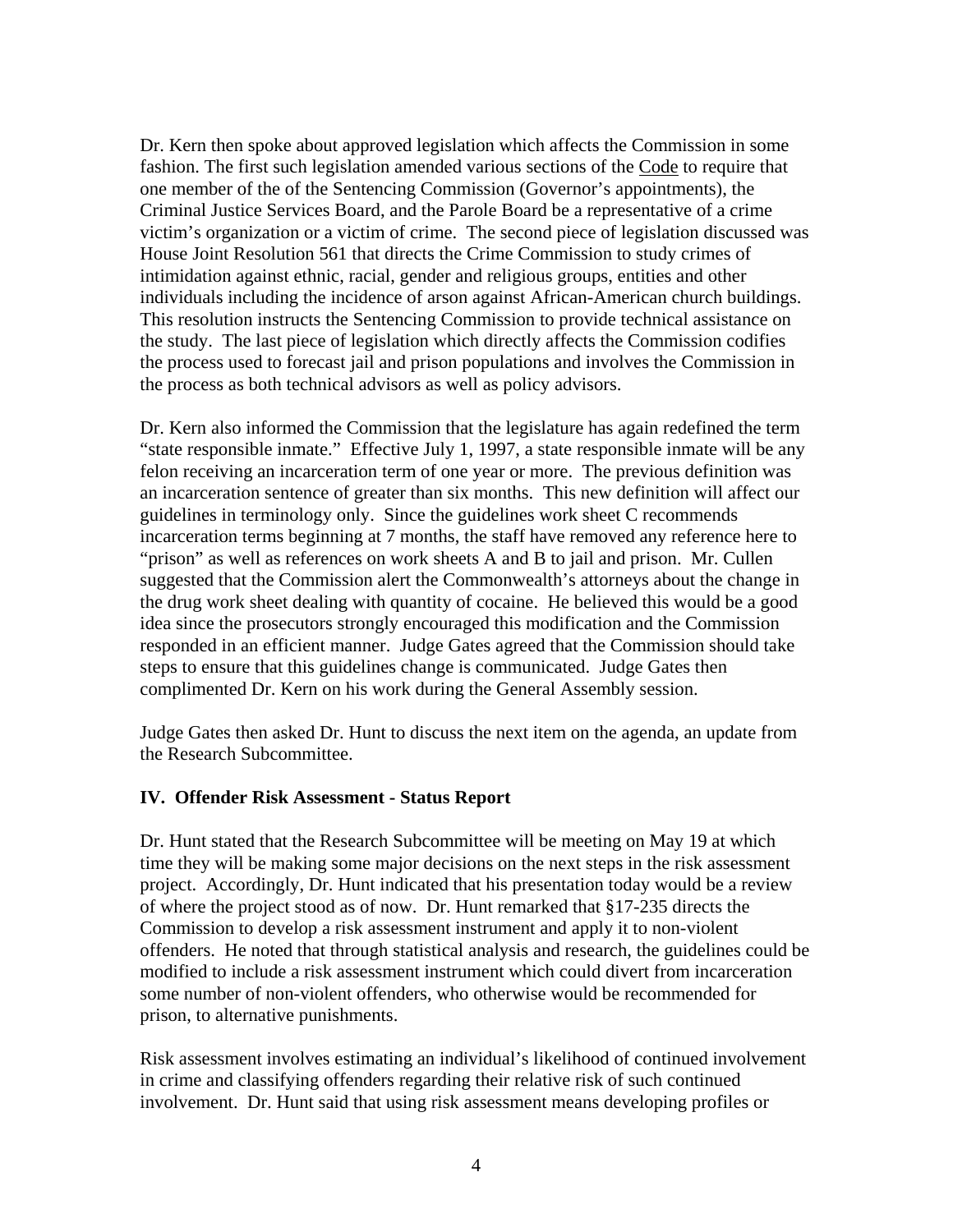composites based on overall group outcomes. Groups that statistically demonstrate a high degree of re-offending will be labeled high risk. The standard used to judge risk classification is not perfection, but the degree to which current practice (i.e., existing recidivism rate) can be improved.

The Subcommittee directed the staff to use existing automated information to study recidivism among nonviolent offenders. Nonviolent felony offenders were defined by the Subcommittee to be those convicted of the crimes of fraud, larceny, sale or possession of drugs and certain burglaries. The largest group of offenders in the study sample are convicted of sale or possession of drugs. The staff is continuing to conduct intensive research on offense patterns for the May 19 Subcommittee meeting. Three broad groups of offenders have been identified. The first group of offenders are characterized by having extensive and diverse prior criminal records. The second group consists largely of offenders who are convicted of drug crimes. The third group of offenders are unemployed and have prior records consisting of many misdemeanor crimes. Dr. Hunt said the Subcommittee will be discussing these groups and making some recommendations on May 19.

Since the last meeting, statistical models have been revised and new ones have been explored. By approval of the full Commission, for purposes of risk assessment the staff is considering offenders with prison or jail recommendations. Per the wishes of the Commission, the staff has also statistically controlled for effects of race in risk assessment model development. Judge Bach asked for some elaboration on what was meant by controlling for the effects of race. In responding, Dr. Hunt said that a strong predictor of whether someone was going to recidivate with a new conviction was the offender's race. The research revealed that non-whites were more likely to recidivate than white offenders. While the offender's race was proven to be statistically correlated with the likelihood of recidivism, it was viewed as an unacceptable factor for further consideration. Instead, Dr. Hunt noted, the Subcommittee decided to focus on other statistically relevant items and average out the influence of race in the statistical model predicting the probability of recidivism.

Dr. Hunt noted that a few factors like prior adult record, offender age, and low social status influence recidivism probabilities. Those factors which prove to be most relevant to the likelihood of recidivism are identified as key predictors. As a result of the research work completed to date, the Subcommittee believed that the risk assessment instrument is feasible and could be useful in identifying relatively good risks for alternative punishments. Dr. Hunt said the Subcommittee will meet in May to complete the analysis and to reach closure on remaining issues.

Dr. Hunt summed up his presentation by reminding the Commission that simply implementing a risk assessment instrument is not the end result. He noted that statistical risk assessment must be tested and evaluated to determine the predictive power of the models. There are two basic forms of prediction error. First, the model may err with a false reconviction prediction. Second, the model may err with a false non-reconviction prediction. He observed that the Subcommittee will need to gather more information on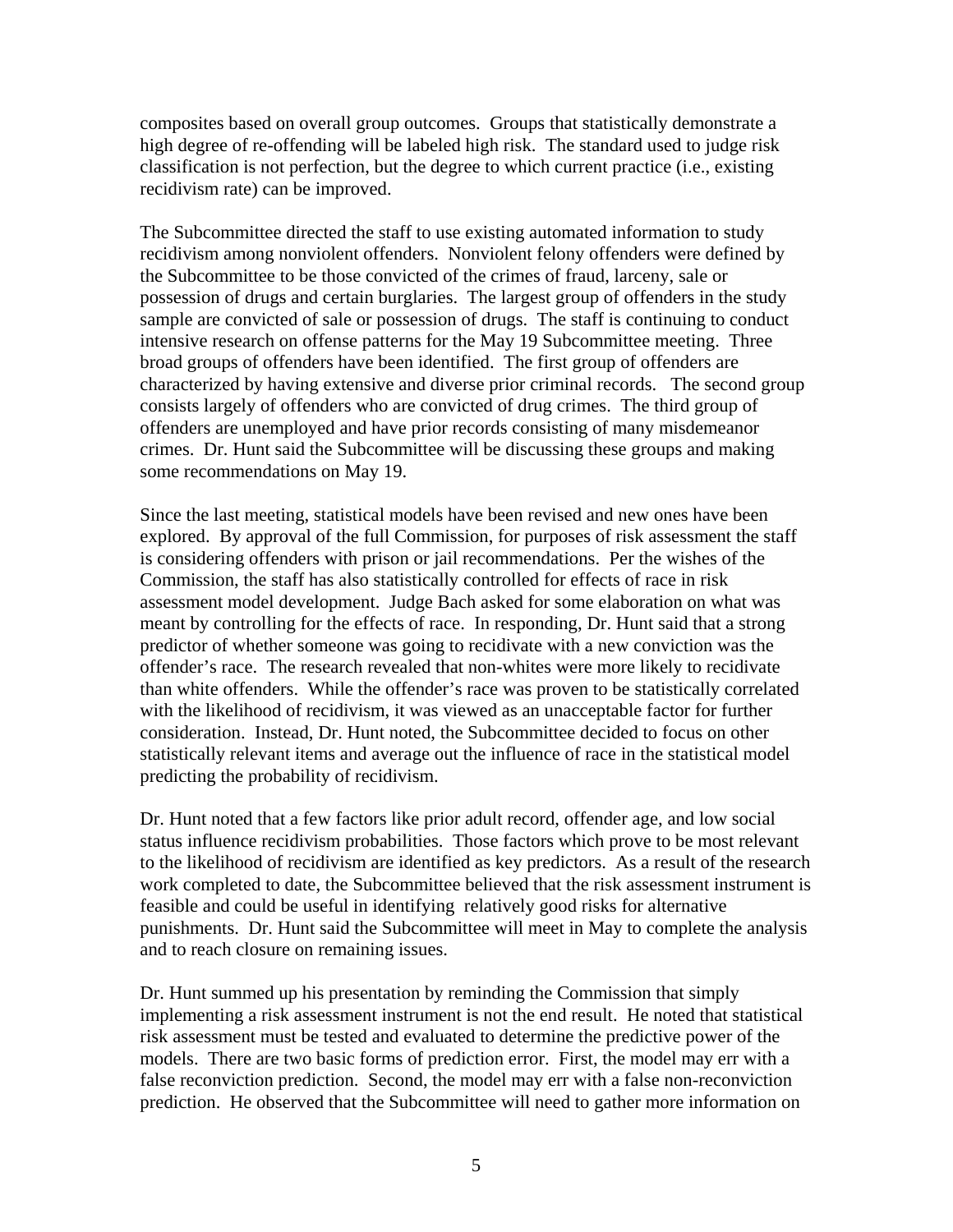offenders who receive alternative or intermediate sanctions. New information must be gathered on each offender's experiences (e.g., vocational training, substance abuse treatment) within the program setting. Dr. Hunt remarked that such information will be critical in determining which sanction experiences matched to which offender profile resulted in the best successes (i.e., lowest recidivism rates).

The Subcommittee will initiate the development of risk assessment works sheets and models at the May meeting. The current plan is to implement the risk assessment instrument in a few selected circuits and to then proceed with gradual implementation across the rest of the state. Judge Honts asked what the ultimate objective of the project was. Judge Gates remarked that the Commission was given a legislative directive to develop a risk assessment instrument, apply it to non-violent offenders, and to report on the feasibility of using it to divert from prison up to 25% of these offenders. Judge McGlothlin also observed that, aside from the legislative directive, he viewed the risk assessment instrument as a helpful tool to assist a judge in determining the possibility of an offender re-offending.

With no further questions, Judge Gates thanked Dr. Hunt for his presentation and moved on to the next item on the agenda - a status report on the offense seriousness measurement study.

## **V. Offense Seriousness Measurement Study - Status Report**

Ms. Farrar-Owens provided the report on this agenda item and began her presentation with a quick review of the methodology used in this study. The offense seriousness survey asked respondents to rate the seriousness of the 287 most frequently occurring felonies and misdemeanors. For each offense, the respondent was asked to assign a score reflecting his perception of the seriousness of that crime relative to a standard offense used as a benchmark. The benchmark, burglary of a non-dwelling with intent to commit larceny without the use of a deadly weapon, was assigned a score of 100. Respondents were to assign a score to selected offenses based on their own perception of its seriousness relative to the standard offense. Ms. Farrar-Owens provided the Commission with a review of the tentative findings of the survey.

Ms. Farrar-Owens reported that there were 548 respondents who participated in the survey. She provided a breakdown of survey participation by professional occupation groups. Judges (186), private attorneys (170), and public defenders (116) were the professional groups with the highest participation rates. Only 52 prosecutors completed the survey. The initial analysis proceeded by examining the responses within each occupational group and then comparing these results across occupational groups. The results of this first stage analysis illustrated that the ranking of offenses from most serious to least serious was remarkably similar across the four occupation groups. However, the level of numeric value assigned to the crimes relative to the standard offense varied substantially across the groups. Ms. Farrar-Owens noted that the analysis revealed that judges and Commonwealth's attorneys tended to rate the offenses similarly to each other.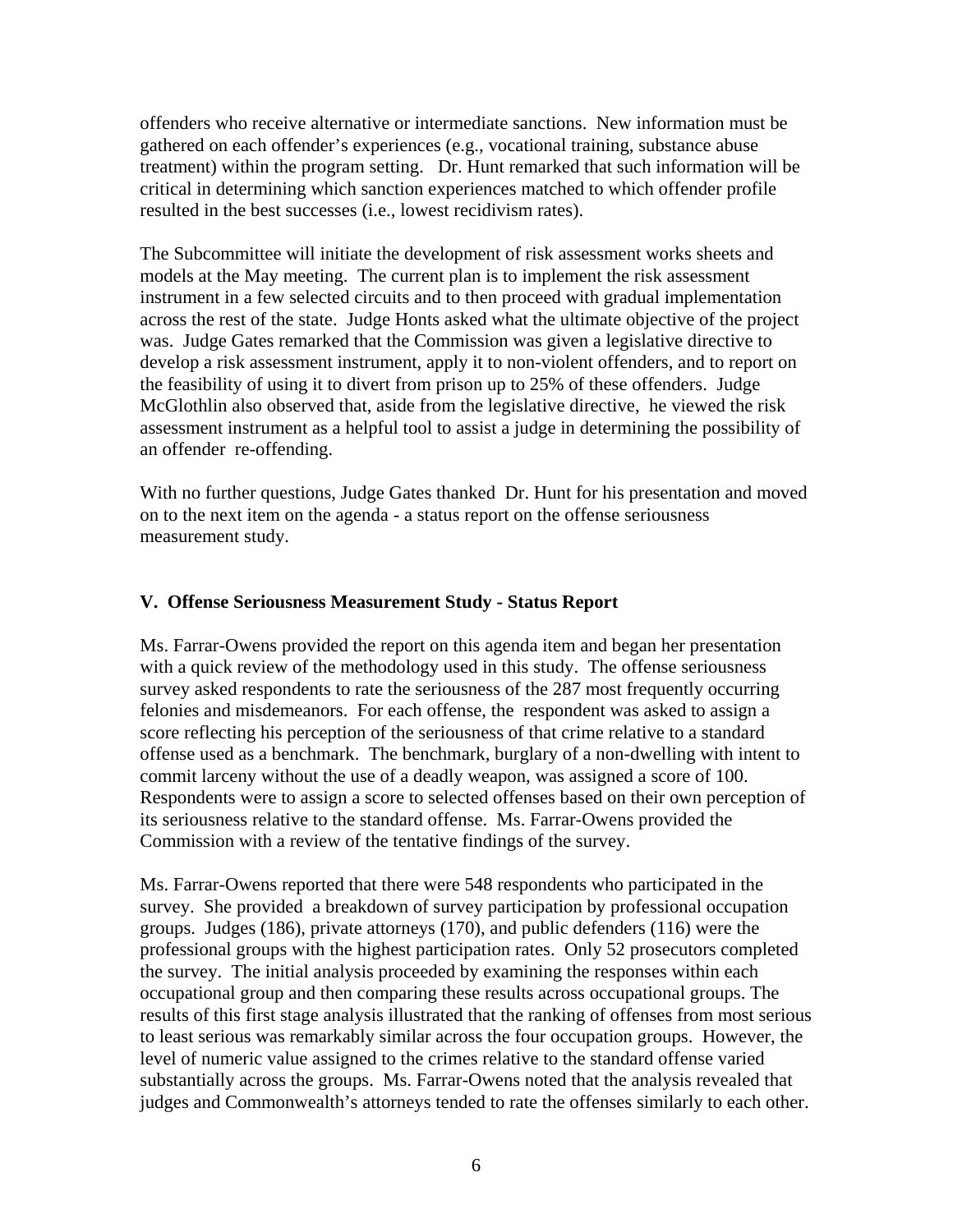However, public defenders and private defense attorneys rated offenses on a much lower scale than that used by the judges and prosecutors. Mr. Cullen asked about the significance of this result. Ms. Farrar-Owens replied that since there were substantive differences in these seriousness judgments across occupational groups, a policy decision would have to be made about which set of values to use in the potential applications of this information. Given these findings and the likelihood that the first use of the seriousness values would be in the upcoming analysis of judicial sentencing under noparole, Ms. Farrar-Owens said that the initial analysis was performed on the judicial responses only.

With regard to the analysis, Ms. Farrar-Owens commented that the statistical correlation between perceptual seriousness ratings and the corresponding statutory maximum penalties is high. However, she pointed out there were a number of occasions where the order of the offenses based on the perceived seriousness scale did not correspond with the ordering of offenses by statutory maximum penalty. For example, there were circumstances where a crime with a statutory maximum penalty of 40 years in prison was rated as more serious than a crime with a statutory maximum penalty of life in prison.

Mr. Cullen asked how the Commonwealth's attorneys responses correlated with those of the judges. She responded that the Commonwealth's attorneys did rate offenses similarly to judges but the small number of booklets returned by the prosecutors (52) make the results unreliable. Mr. Ferguson questioned if the Commission received any feedback as to why the response from the prosecutors was so low. Ms. Farrar-Owens answered that the Commonwealth's Attorneys' Training Council had reviewed the Commission's request for prosecutors participation in the survey and had made a policy decision that the survey should only be distributed to the elected Commonwealth's Attorney and not all of the assistant prosecutors working in each office. Dr. Kern added that even with this restriction only a small percentage of the elected Commonwealth's Attorneys filled out the survey. He noted that the Commission had received letters from a number of the prosecutors which based their survey participation refusal on their belief that determining the seriousness of crimes was a policy matter for the General Assembly and not the Commission.

Returning to the analysis results, Mr. Kneedler commented that he would expect that offenses like murder and rape would receive high scores from everyone regardless of their occupation or background and questioned the basis of the group differences in seriousness ratings. Ms. Farrar-Owens responded that the differences in offense seriousness ratings are largely grounded in the responses to the non-violent crimes. Mr. Kneedler asked if it was possible to receive a chart of the offense seriousness values for each of the groups who participated in the survey. Mr. Vassar asked if anyone had problems with understanding the standard offense. Ms. Farrar-Owens said a few of the respondents did experience problems with the methodology.

Ms. Farrar-Owens next turned attention to the survey's attempt to gather relative seriousness information on drug sales involving different amounts of cocaine. In the survey the respondents were asked to rate the seriousness of drug sales involving the two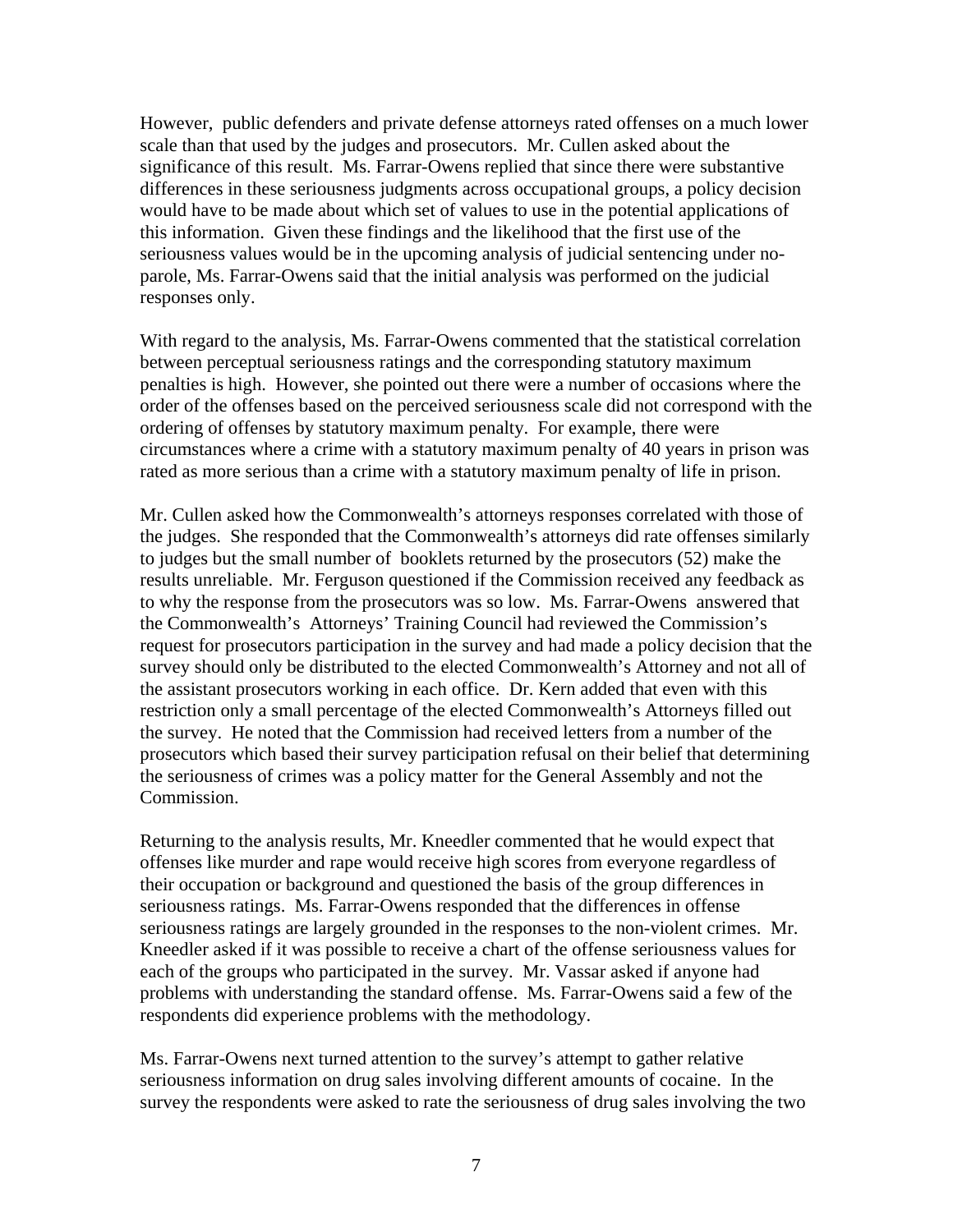different forms of cocaine - powder and crack. Respondents rated the sale of 9 grams, 1 gram and 1/10 of a gram of powder cocaine, as well as the sale of 9 grams, 1 gram and 1/10 of a gram of crack cocaine. In general, the results revealed that judges did rank the sale of larger quantities of cocaine as more serious than sales of smaller quantities. Ms. Farrar-Owens further said that judges rated equal quantities of powder cocaine sales as more serious than those for crack cocaine. For instance, she pointed out that the sale of 1/10 of a gram of crack cocaine was rated substantially less serious than the same amount of a sale involving powder cocaine.

Mr. Vassar asked if the study results supported the conclusion that the respondents felt crack cocaine was less serious than powder cocaine. Ms. Farrar-Owens responded that the survey revealed that, for the amounts studied, that powder sales were viewed more serious than crack sales. Mr. Ferguson asked if the group of judges who completed the survey consisted only of circuit court judges. Ms. Farrar-Owens said the group consisted of circuit court as well as general district, juvenile and domestic. She added that the majority of the judges were circuit judges. Mr. Ferguson asked if she could break out the responses by type of judge. She said that such an analysis could be completed but cautioned that the results would be suspect given a low number of judges in certain groups. Mr. Cullen questioned the validity of the survey results revealing crack cocaine being perceived less serious than powder cocaine. He felt that if a circuit court judge was asked individually he would say crack is more serious than powder cocaine. In contrast, Judge Newman said he viewed powder cocaine as being more serious because it is an indicator of the possibility of a higher-level dealer. Judge Honts commented that the crack cocaine cases typically involve very small quantities and are committed by those with substance abuse problems trying to earn money to support their habits.

The discussion next turned to the results of the survey dealing with an evaluation of the seriousness of embezzlement and grand larceny crimes involving varying dollar amounts. The results revealed judges did rate these crimes more seriously as the dollar value of what was stolen or embezzled increased. The embezzlement of \$10,000 was rated at  $1\frac{1}{2}$ times more serious than the embezzlement of \$1,000. For grand larceny, the seriousness ratings ranged from a score of 118 for a dollar value of \$5,000 down to a score of 83 for the dollar value of \$500. These results validated the methodology as a means to develop formulas to calculate the seriousness level of cocaine sales of any quantity or larcenies and embezzlements involving any dollar amount. The sentencing guidelines are occasionally criticized for not taking into account the dollar value of a crime such as embezzlement. The dollar value of property stolen or lost in a felony crime is information that is not collected in the pre-sentence investigation database. However, if the Commission desires, Ms. Farrar-Owens suggested that the staff could initiate a supplemental data collection effort designed to acquire the dollar amount embezzled for all cases in a given year. She further indicated that the collection of this information would allow our analysts to assess the impact, if any, of including a specific weight for dollar value stolen in the embezzlement guidelines.

Ms. Farrar-Owens remarked that the Judicial Planning Division of the Supreme Court became interested in the survey results when they were asked to develop a day fine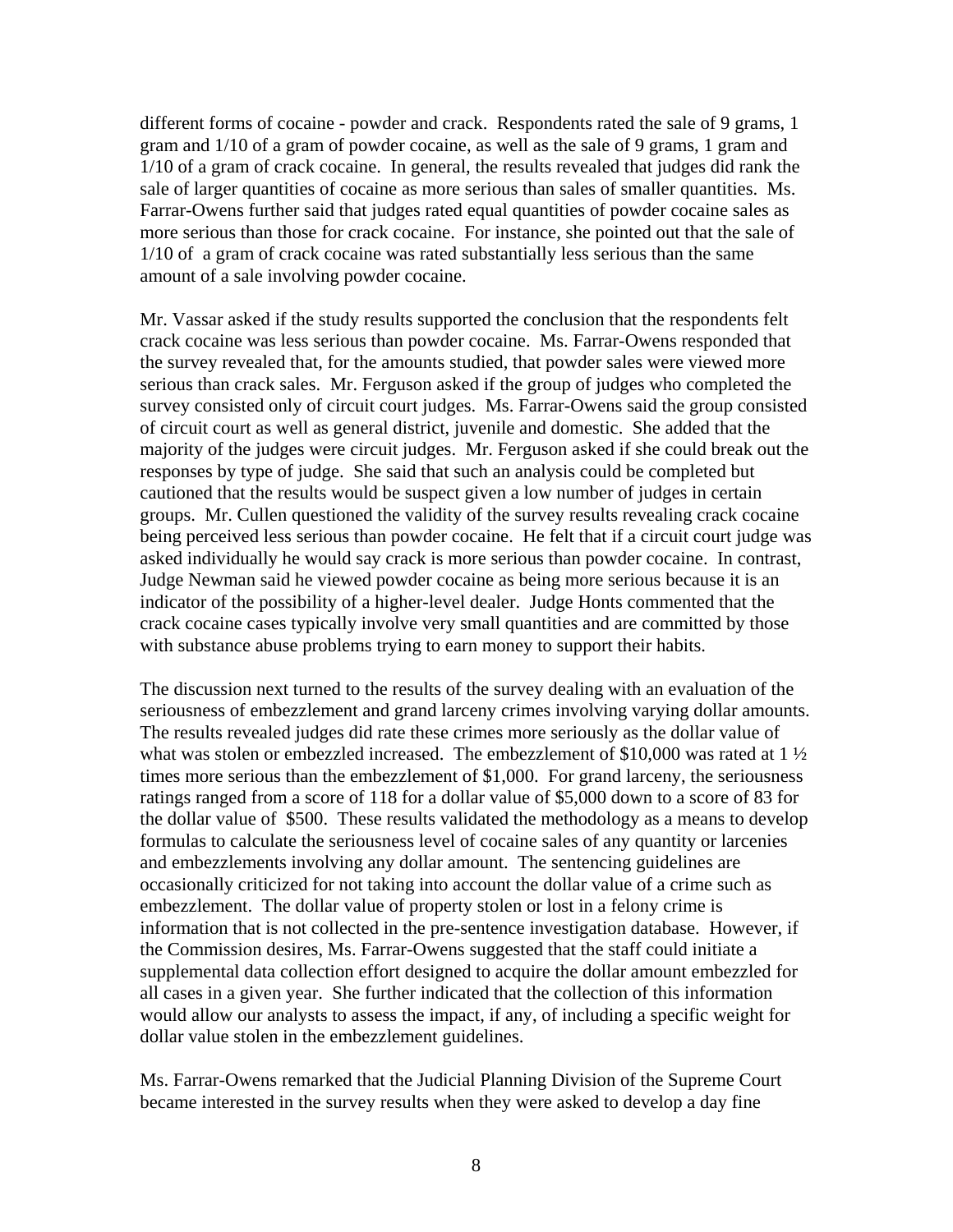system for use in the General District Courts. At their request, we provided them the survey results but no action was taken on this matter since the day fine project has been terminated. She noted that the most immediate application of the offense seriousness measure would likely be in the forthcoming analysis of no parole sentencing. The question to be answered here would be whether the use of the offense seriousness measure developed from the survey can help our analysts create better statistical models of judicial sentencing behavior. Currently, the sentencing guidelines and the statistical models they are based on utilize a measure of offense seriousness that is grounded in the statutory maximum penalty for each crime. Thus, a crime which has a statutory maximum penalty of 40 years is considered twice as serious as an offense with a maximum term of 20 years. The survey results, though, illustrate that judges perceptions of crime severity do not necessarily correspond with the maximum penalties provided in the Code of Virginia. Furthermore, the survey results indicate that there is a great deal of variation in crime seriousness judgments for the many crimes that all have the same maximum penalty. Ms. Farrar-Owens observed that there is no question that the survey results provide a more refined measure of crime seriousness than that represented by the statutory maximums but that does not necessarily mean that the survey measure is better. Such a judgment, she said, should be put to an empirical test with the analysis of our data. In any event, Ms. Farrar-Owens pointed out that the existence of the perceptually based offense seriousness measure provides the Commission with an additional option to consider should it wish to entertain alternative schemes for how the guidelines weigh crime seriousness.

Mr. Vassar inquired about the feasibility of surveying general citizens on the matter of perceptions of offense seriousness. Dr. Kern responded that a citizen survey, done in a methodologically sound fashion, might be expensive but that he would have to consult with others on the matter. Dr. Kern suggested that he could contact the Survey Research Center located at Virginia Commonwealth University (VCU) to discuss the matter and get some cost and feasibility estimates. Judge Gates questioned whether a citizen survey on this matter would produce any useful information for the guidelines. Mr. Vassar remarked that he thought the results would provide public attitudes on crime and that the Commission could consider incorporating these citizen opinions into a restructuring of the guidelines. Mr. Ferguson offered that the Code Commission will likely be initiating a re-codification of the criminal code in about three years. He commented that the results from this survey in its existing form will be very helpful in completing that task. He added that the public perspective on crime seriousness is important but that the public would not understand a lot of the legal terminology in this survey. For example, he noted that many citizens refer to robbery and burglary interchangeably as though they were the same thing. He thought that if lay citizens were to be surveyed that another survey would have to be constructed with plain language and less comprehensiveness.

Judge Gates asked Dr. Kern if the Commission needed to take any action on the survey results. Dr. Kern responded that there was no need to take any actions now. Dr. Kern further said that staff would meet with officials from the VCU Survey Research Center to explore the costs of randomly sampling Virginia citizens and constructing a shorter survey. Judge Gates thought it may be a good idea to try again to get the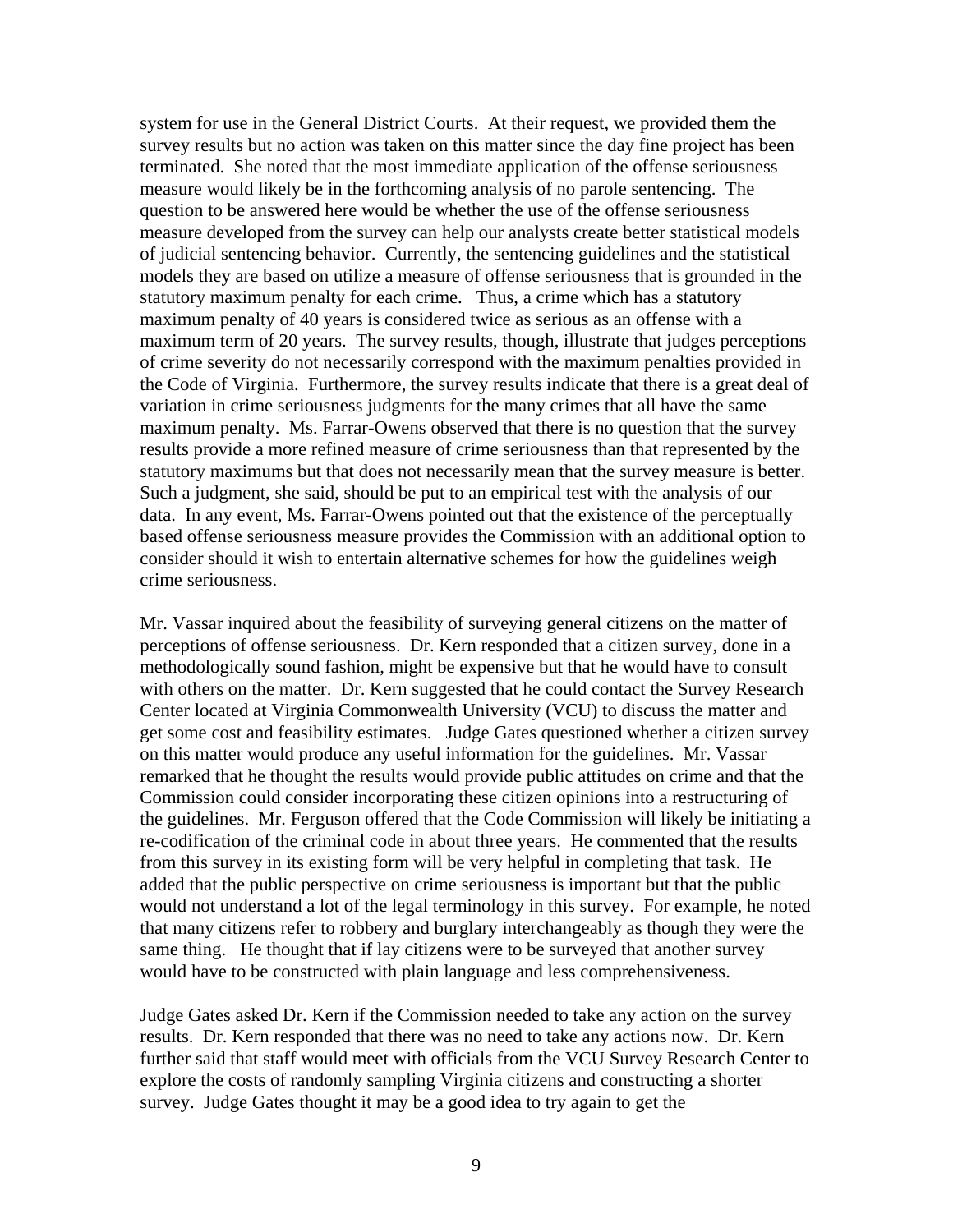Commonwealth's attorneys to complete the survey. Dr. Kern said he would discuss a mechanism to garner greater participation from prosecutors by contacting Walter Felton, the Administrator of the Commonwealth's Attorneys' Services Council.

Mr. Cullen commented that he was very interested in the embezzlement findings and was supportive of a special study of these cases. Judge Gates said it was the wish of the Commission that the embezzlement research be initiated by the staff.

There being no further comments on this matter, Judge Gates turned to the next item on the agenda and asked Mr. Fridley to provide an overview of the new sentencing guidelines manual and work sheets.

## **VI. 1997 Edition of Sentencing Guidelines Manual/Work Sheets**

Mr. Fridley said the 1997 edition of the guidelines manual will contain all the changes recommended by the Commission that were approved in the last General Assembly Session. He remarked that the new manual will have a different look that includes laminated tabs for easy and quick access to the various chapters. This feature is one which was frequently requested by manual users. Mr. Fridley added that the guidelines work sheets have been re-designed completely and will now be able to be computer scanned in order to decrease data entry time. The sentencing guidelines cover sheet has also been revised to make it easier to complete the sentencing guidelines recommendation and final disposition sections. In instances where work sheet A and B are completed, all possible sentence recommendations are conveniently listed on the cover sheet. Mr. Fridley said there is no section B for kidnapping, murder/homicide, rape and robbery. In situations where the guidelines recommendation for one of these offenses is not a term of greater than six months (section C), then the recommendation is always probation or incarceration up to six months. A check box for this recommendation is furnished on the cover sheet as well. For cases in which section C is completed, the user will enter the recommended midpoint and sentence range in the fields provided. Mr. Ferguson inquired if the staff has considered an automated version of the work sheets. Mr. Fridley said several software developers have contacted the Commission with this idea but no one has yet produced a useable product. Furthermore, he added that many of the work sheet preparers have limited access to state of the art computers. Dr. Kern agreed that most prosecutors and probation officers are not equipped with computers that are powerful enough to run much of the latest software programs.

Judge Gates commented that he would like to express his appreciation to the probation and parole officers for the work they do. He felt that these officers are the backbone and the success to the system. Judge Gates said he relies heavily on the probation officers to help him complete his job. He asked Dr. Kern to write a letter expressing the Commission's appreciation for their hard work.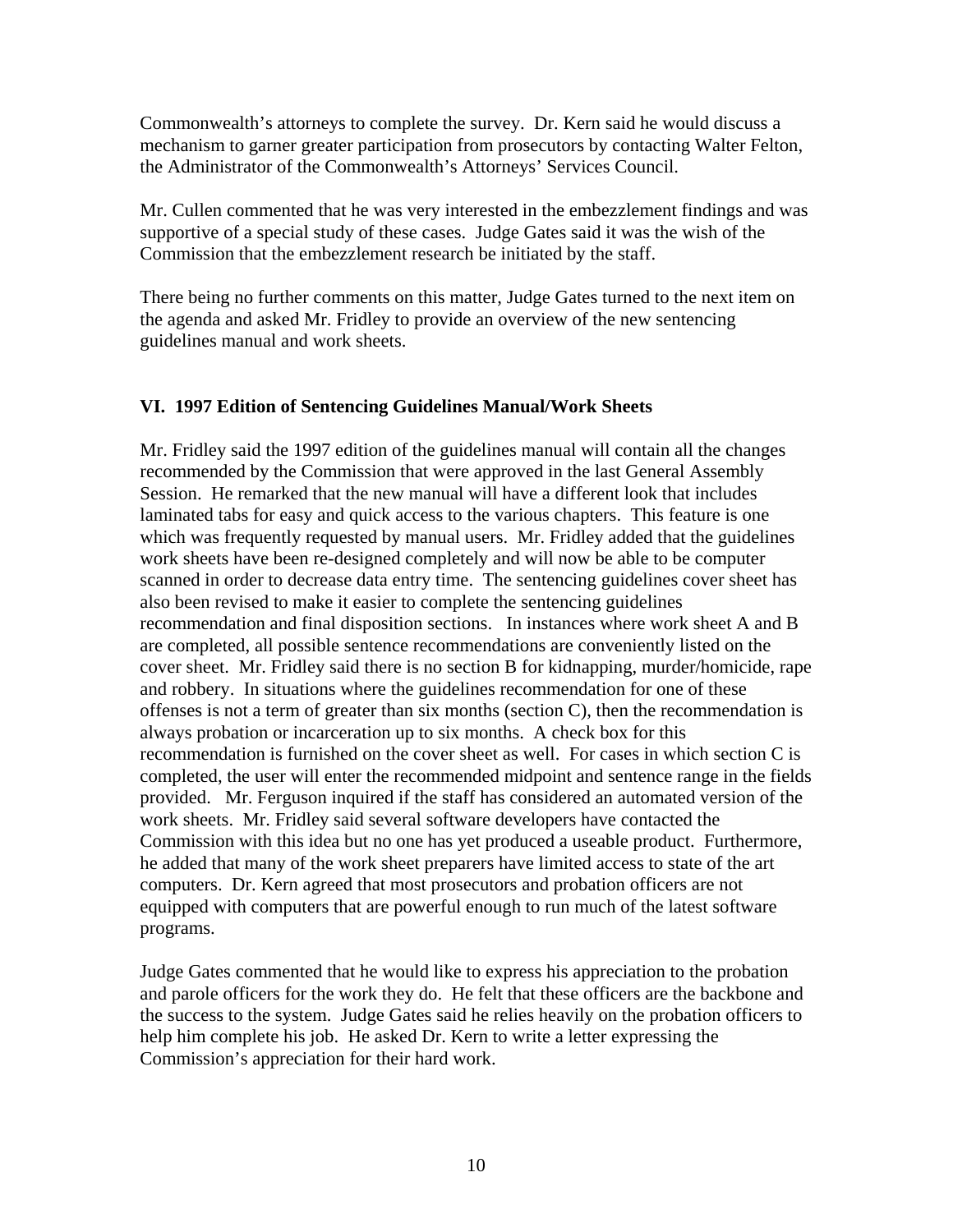Mr. Fridley also noted that the manner in which the final disposition is recorded on the work sheets had changed. The final disposition section now includes check boxes to indicate when a life sentence is part of the imposed or the effective sentence. Fields have been added to record the term of probation imposed in years, months and days, or if so ordered by the judge, a box can be checked to record the imposition of indefinite probation. If the offender is sentenced to time served in jail prior to sentencing, this is to be reported by simply checking the "sentenced to time served" box now provided.

Mr. Fridley then asked Ms. Smith Mason to provide an overview of the work sheet modifications.

Ms. Smith Mason reminded the Commission that, for the first time, the guidelines will account for the quantity of cocaine in cases involving offenders convicted for the sale, distribution, manufacture or possession with the intent to sell this controlled substance. The factor addressing cocaine quantity is a tiered system of enhancements designed to increase the guidelines recommendation in cases involving unusually large amounts of cocaine. In cases of cocaine sales involving 28.35 grams (one ounce) up to 226.7 grams, the midpoint recommendation is increased by three years, and by five years in cases involving 226.8 grams (1/2 pound) or more.

The new drug guidelines are also designed to offer judges another sentencing option for offenders convicted of selling smaller quantities of cocaine (one gram or less) who have no prior felony record. In these cases, the guidelines will recommend an incarceration sentence of at least seven to 16 months but will also include, as an alternative, the option of placing the offender in the Detention Center Incarceration Program. The Detention Center Incarceration Program requires secure confinement of four to six months, in addition to time that may be served in jail during the program's evaluation period, and features a mandatory 20 week substance abuse treatment component. In these cases judges will be considered in compliance with the guidelines if they sentence offenders to either recommendation option.

Ms. Smith Mason continued by discussing the guidelines modification dealing with the consideration of the age of the victim in the guidelines computations for sexual assault crimes. For the offenses covered by the sexual assault work sheets, cases involving victims who were under the age of 13 at the time of the offense receive additional points on both sections A and B of the guidelines work sheets. The result of this modification is that offenders who commit sexual assault offenses against victims under the age of 13 are more likely to be recommended for an incarceration term than under the current guidelines.

#### **VII. Miscellaneous Items**

Judge Gates next asked Dr. Kern to cover a number of miscellaneous items left on the agenda. The first item concerned the effective date of the revised guidelines. Historically, any changes to the guidelines under the old voluntary system went into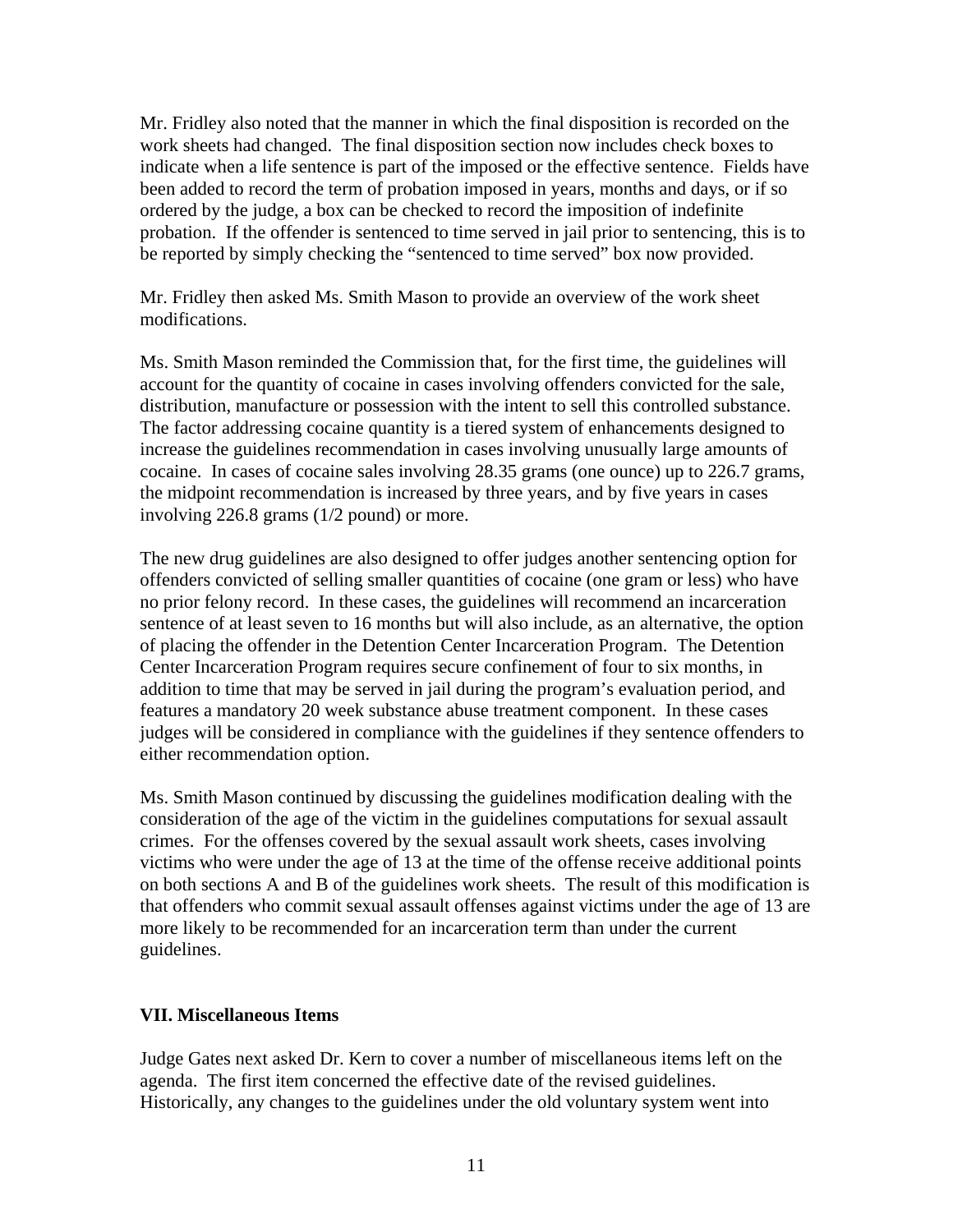effect for anyone sentenced on or after a selected date. Dr. Kern recommended that this procedure be continued with the new guidelines system and that they become effective for any sentencing on or after July 1, 1997. He pointed out that selecting the date of sentencing as the effective date would avoid much confusion that will arise if we were to select the date of offense. If the date of offense were chosen as the effective date, then we would have two guidelines manuals and work sheet systems in place simultaneously for awhile and mistakes and confusion would occur. Using date of sentencing would be the preferred method for those responsible for completing the forms. He further noted that since the guidelines were discretionary that there should be no legal impediments to choosing the sentencing date for this purpose.

Judge Gates asked the Commission to vote on this recommendation. The Commission voted 10 - 0 in favor of the recommendation. Mr. Cullen abstained from voting on this issue.

The next topic covered by Dr. Kern was the new analysis plan on no-parole cases. Dr. Kern noted that the methodological process approved by the legislature for the development of the first set of guidelines involved analyzing five years of sentencing and time served data for felons during the years 1988 - 1992. As such, he observed, the current guidelines reflect the decision-making of judges, Parole Board members and officials in the Department of Corrections (who calculated and awarded good conduct credits).

Under the new sentencing system, offenders will serve at least 85% of the time imposed by judges. Now, in analyzing the amount of punishment the decision making of the Parole Board is eliminated as a consideration and, for all practical purposes, so too that of the officials in the Department of Corrections. In essence then, an analysis of cases sentenced under the new law will allow for the first time a simultaneous modeling of the sentencing and time served decision. As a result, it is possible that the statistical models generated from this analysis might be different from those that the current guidelines are grounded in. On the other hand, Dr. Kern continued, the models may be strikingly similar given the high overall guidelines compliance rate. Dr. Kern stated the issue is whether the Commission wants to proceed with a new analysis of sentencing with the no parole cases to see what models we can develop and how they compare to what the current guidelines. He cautioned that since the new sentencing system is anchored to the date of offense occurring on or after January 1, 1995 we only have about 18 months of solid data. This will prove to be a disadvantage in analyzing sentencing patterns for violent offenses since there are relatively few of these cases. Dr. Kern said, however, that there are now a sufficient number of non-violent crimes to proceed with an analysis. One approach to take, he suggested, would be to proceed with a study of those offense groups with the most cases and study possible revisions to these guidelines before moving on to the violent crimes. Mr. Cullen remarked that this was a sound approach and that the Commission should proceed accordingly. Other Commission members concurred.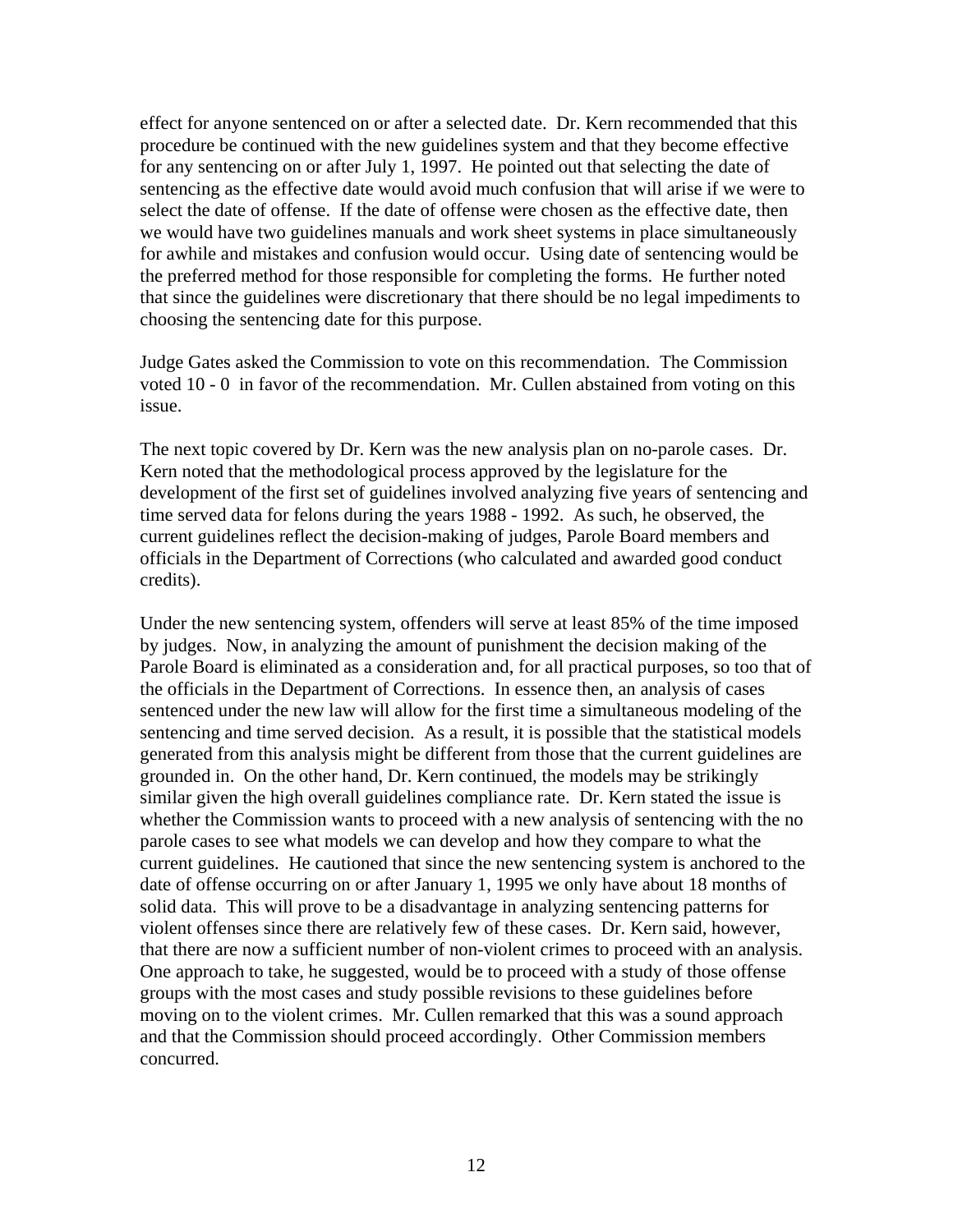Dr. Kern then talked about the juvenile sentencing grant application. The General Assembly instructed the Department of Criminal Justice Services to set aside some federal grant funds to support the Commission's efforts to study the sentencing of juveniles for serious offenses. The staff recently prepared a grant application for federal funds to the Department of Criminal Justice Services for this study. The Commission requested grant funds are \$107,000. The money will support some temporary personnel and their overhead who will work with the Department of Juvenile Justice and the Commission's Juvenile Sentencing Study Subcommittee to establish the data system. Dr. Kern expected that the grant funds will be awarded and made available for work to begin July 1, 1997. The grant will run for a full year and expire on June 30, 1998.

Dr. Kern then discussed the requests for judge specific sentencing results and recent court action on jury notice of parole abolition. Attorney David Baugh has filed several motions against the sentencing guidelines system and the Commission. Judge Duling held a hearing on these motions and he squashed the subpoena. Mr. Baugh indicated that he would appeal. The Court of Appeals *(Mosby vs. Commonwealth)* ruled that a circuit judge must not be required to tell a jury about a defendant's eligibility for parole. The panel said that an argument can be made that juries should be told that Virginia has abolished parole but they felt that any change of this nature must come from the General Assembly or the Virginia Supreme Court.

Turning to the next matter, Dr. Kern noted that the Commission received a letter from Judge Johnston about a matter that came up at a regional judges meeting. Judge Willett from Roanoke expressed concern about the propriety of running sentences concurrently wherein the net result would be a deviation from the guidelines but it is not being shown as such by some judges. Dr. Kern said that the answer to this inquiry is that in this case, and in every case, we ask the judge to report to the Commission the total effective sentence. If there are multiple charges and the sentences are to run consecutive, the judge adds time; if the sentences are to run concurrent, he does not add. The Commission does not do this arithmetic. We compare the total effective sentence to the guidelines range to measure compliance. Dr. Kern said he would send a letter to Judge Willett reminding him of these facts and see whether the information completely addresses his concern.

The next miscellaneous item on the agenda dealt with a proposal to initiate some office renovations on the fifth floor of the Supreme Court Building. As background, Dr. Kern told the Commission that our staff was occupying office space on the fifth floor of the building and that there was a very large area, directly adjacent to our offices, that was vacant and had no planned use by the Supreme Court. This area comprised a total area of approximately 2,000 square feet and was in need of renovation. When an inquiry was made to the Supreme Court about the space, the Commission was told by the Executive Secretary (Rob Baldwin) that the space was being given to the Commission for our use.

Before proceeding to talk about one use of this vacant space, Dr. Kern presented a series of slides illustrating a pictorial history of the Federal Reserve Building (1918) to the present day Supreme Court Building. The importance of this history is that the present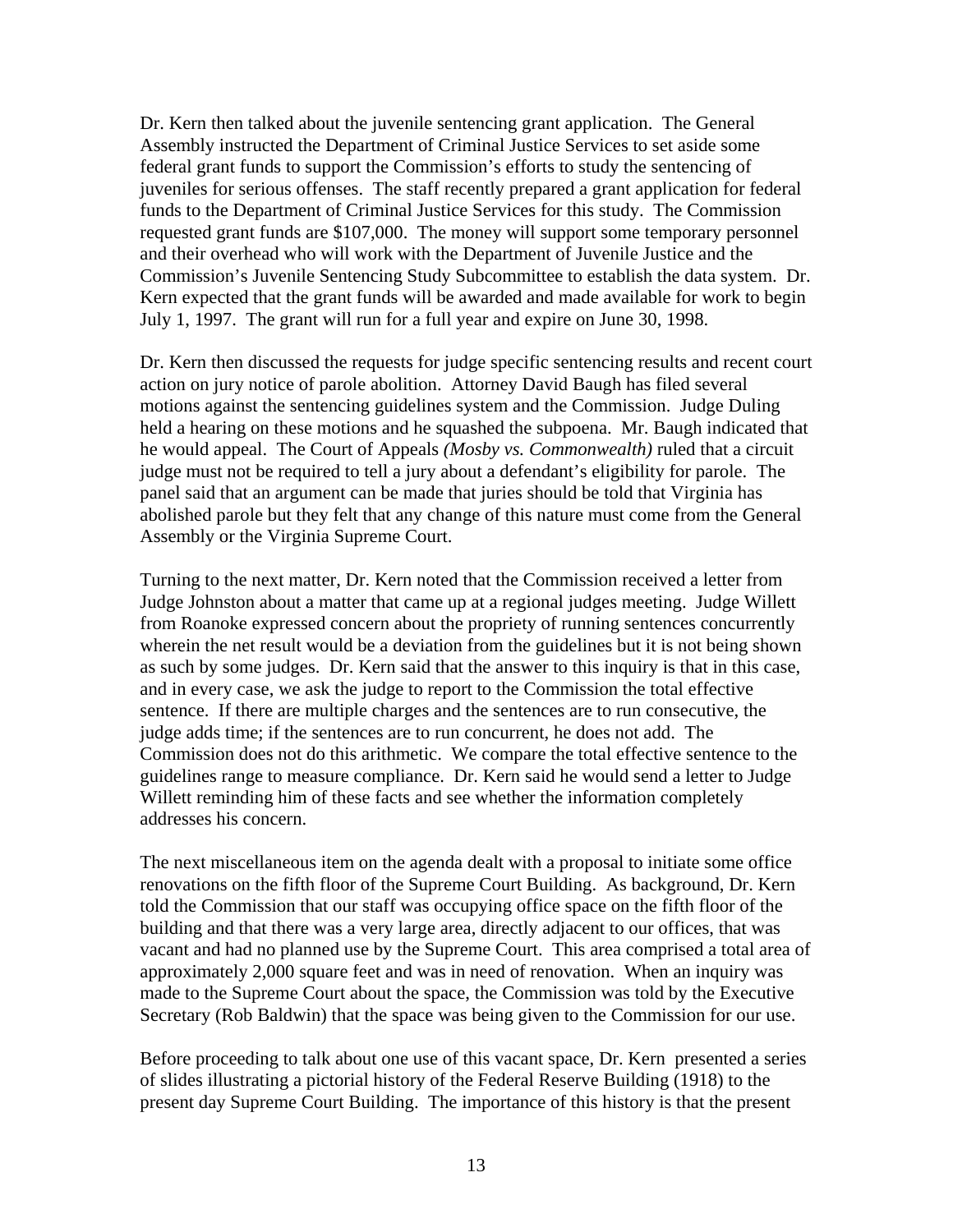day building was constructed in four major phases and as these additions were tacked on, several major architectural features of the building were been covered up over the years.

Dr. Kern then began to discuss one possible plan for renovating this office space. The proposal would be to convert the existing space, which has been broken up into eight relatively small offices, into a multi-media conference room. Dr. Kern stated that he believed there is a strong need and desire for a conference room that is audio/visual friendly. Such a facility would have build-ins for our computer network, Internet access, presentation monitors, microphones, portable computers and screens. He pointed out that in the entire judicial branch of government the best conference room available was the one the Commission was currently meeting in. This room, he continued, is not well designed for the Commission's use. He noted the many wires and cables running across the carpet and how they posed a risk to attendees of tripping. Furthermore, the room provided no convenient location for our equipment and was simply very awkward to use from a staff perspective. To illustrate, Dr. Kern pointed out how the Commission's projector and related accessories were, by necessity, positioned directly in front of several Commission's members and severely limited their work space. Furthermore, Dr. Kern reminded the Commission that the room has very limited seating for guests. Additionally, he observed that since it was the only conference room relatively large enough to handle medium size meetings, the room was in much demand in the Supreme Court Building and had limited availability to us.

In order to give the Commission some idea of what this proposed renovation would cost, Dr. Kern invited the Department of General Services (DGS), the agency that oversees the maintenance of state office buildings, to provide some estimates. The DGS contacted private contractors and architects who are on state contract to evaluate the space and provide conservative cost estimates of such a renovation. The estimate arrived at from this process was a cost of approximately \$120,000. This figure was presented as a worst case scenario. Dr. Kern said that there is some question about the existence of asbestos in the ceiling and under the floor. The estimate assumes that asbestos is present and will have to be eliminated as part of the project. The actual cost of the proposed renovation would come down if there is no asbestos abatement project. These costs include demolition, floor, wall and ceiling finishes, all mechanical and electrical work (e.g., air conditioning, heat, water sprinklers, computer and electrical outlets), lighting, and an additional 18% contingency for unexpected problems.

Dr. Kern next addressed the issue of paying for such a renovation. First he noted that the Supreme Court did not have any funds available for renovating this space. Furthermore, the Commission did not have sufficient general fund money to cover such a cost. He said that the Commission, however, could pay for most of the proposed renovation with the non-general funds generated from manual sales and training seminar fees paid by private defense attorneys. Under normal circumstances, these monies would be applied toward the cost of printing the new guidelines manual and work sheets each year. However, the Commission chose not to make any modifications to the first set of guidelines adopted by the General Assembly and, as a consequence, these funds accumulated. It is unlikely this